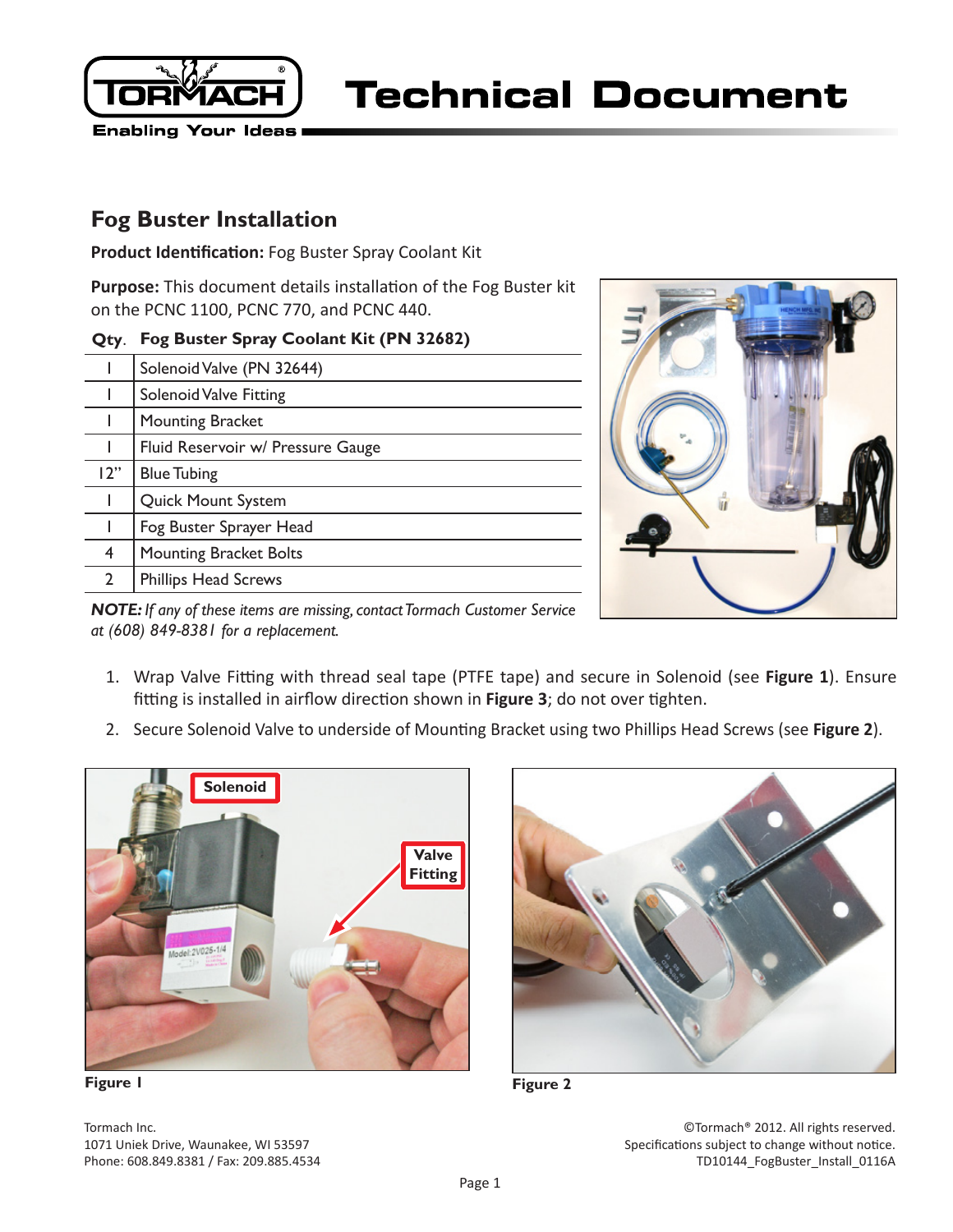

**Enabling Your Ideas** 





**Figure 3**

3. Mount Fluid Reservoir to Mounting Bracket using four Mounting Bracket Bolts (see **Figure 4**).

*NOTE: Add a few drops of lubricating oil in each bolt hole to help with threading.*

*NOTE: If desired, Solenoid can be rotated by loosening Nut on top of Solenoid (see Figure 4).*





Tormach Inc. 1071 Uniek Drive, Waunakee, WI 53597 Phone: 608.849.8381 / Fax: 209.885.4534

©Tormach® 2012. All rights reserved. Specifications subject to change without notice. TD10144 FogBuster Install 0116A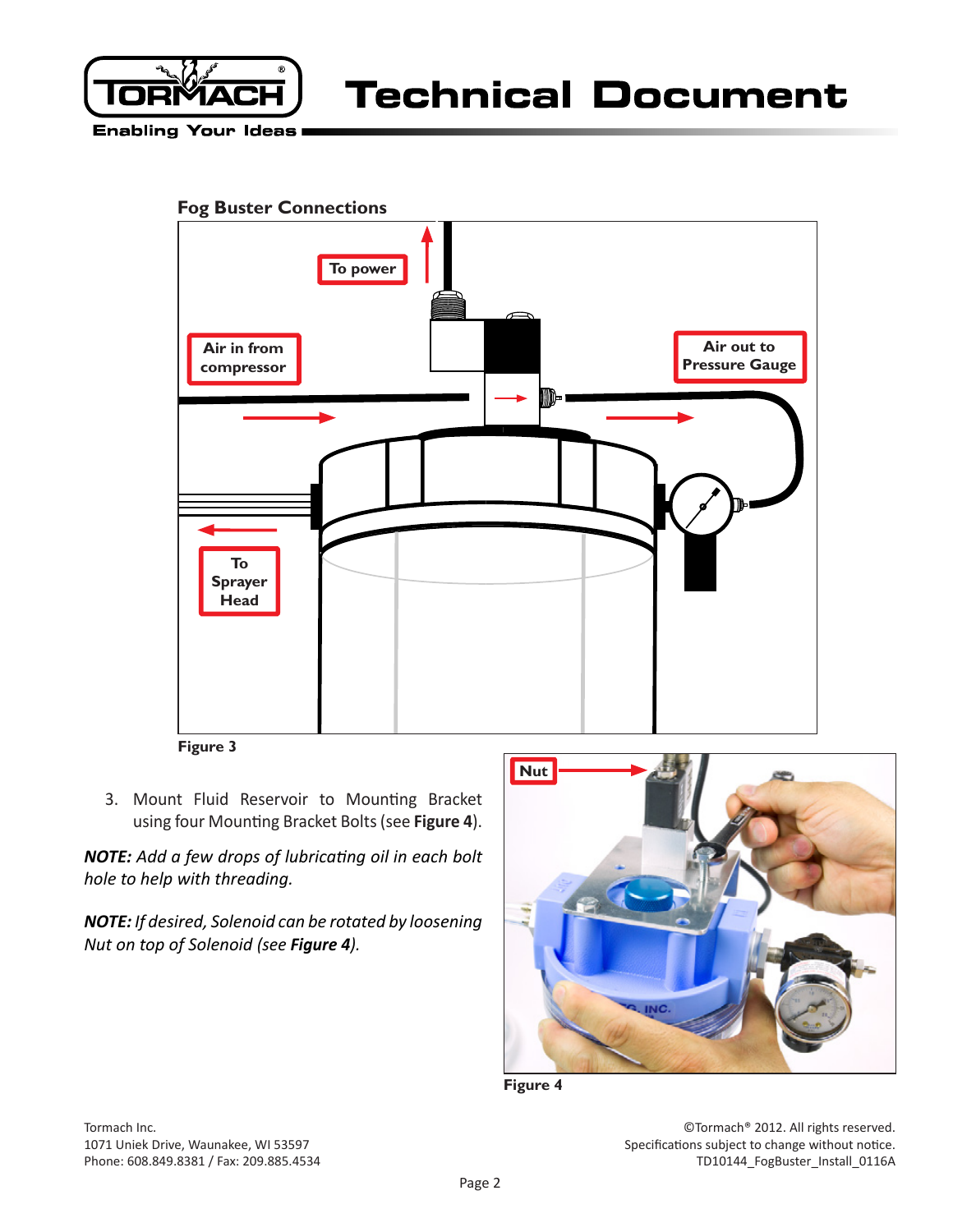

4. Firmly press 12" Blue Tubing onto barbed hose fittings on Pressure Gauge and Solenoid Valve (see **Figure 5**).

*NOTE: Once Blue Tubing is connected, it cannot be removed without cutting it off. If replacement is required use ¼" outer diameter tubing.*



**Figure 5**

5. Mount Fluid Reservoir on side of mill's back splash (see **Figure 6**).

*NOTE: If mill does not have a back splash, mount it to back panel or other convenient location.* 

*NOTE: For best results, mount Fluid Reservoir at approximately same height as Sprayer Head.*



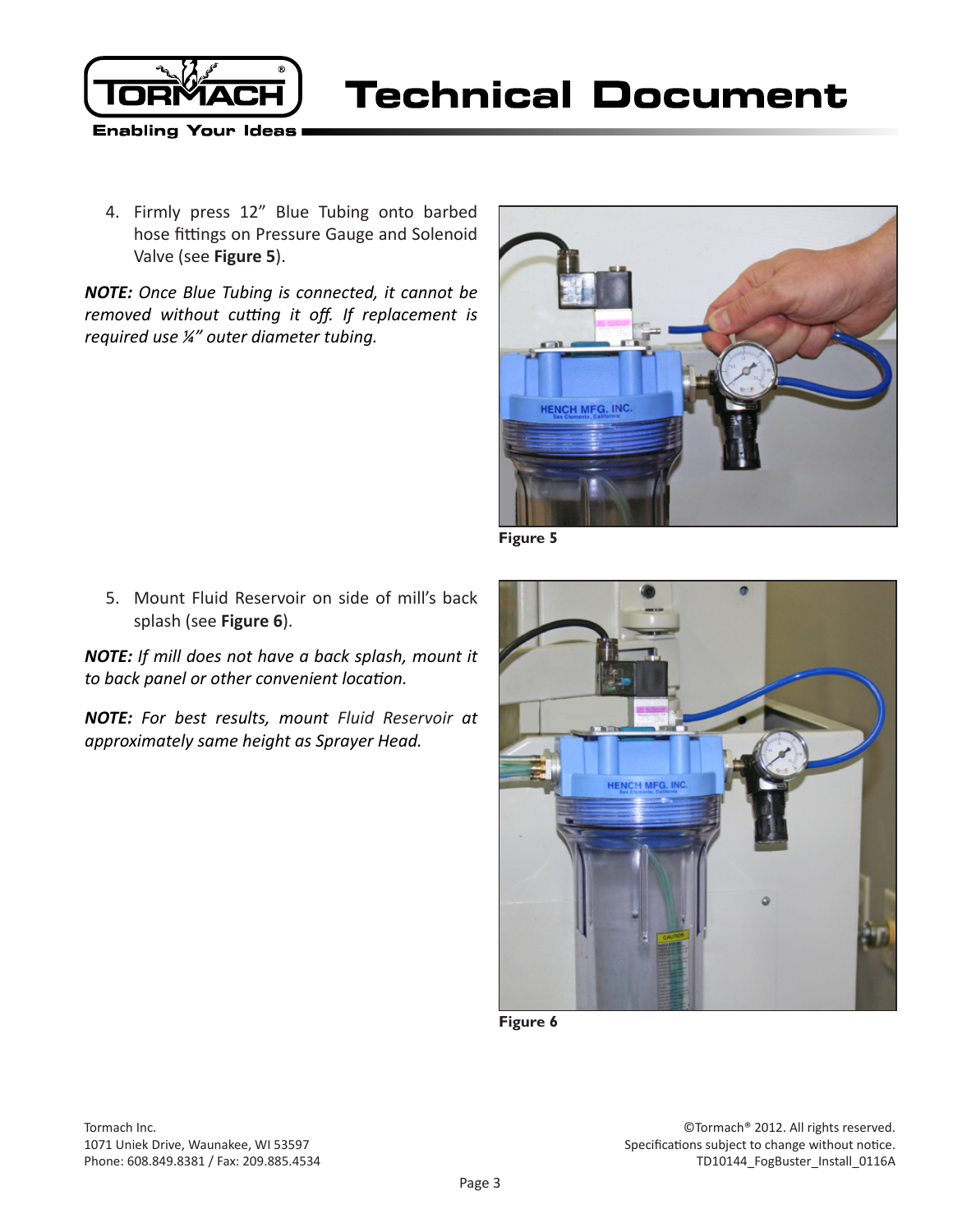

- 6. To fill Reservoir Tank, unscrew it from blue Fluid Reservoir and add coolant to just below rubber seal (see **Figure 7**); do not overfill.
- 7. Attach Quick Mount System's 2" Magnet to head casting (see **Figure 8**).
- 8. Mount Sprayer Head to Quick Mount System, locking it to small diameter rod using a hex head wrench (see **Figure 9**). Position Sprayer Head's nozzle tip toward cutting tool.
- 9. Open knurled Needle Valve to adjust coolant flow to cutting tool (see **Figure 9**).

*NOTE: Do not over tighten Needle Valve.*



**Figure 7**



**Figure 8**



**Figure 9**

Tormach Inc. 1071 Uniek Drive, Waunakee, WI 53597 Phone: 608.849.8381 / Fax: 209.885.4534